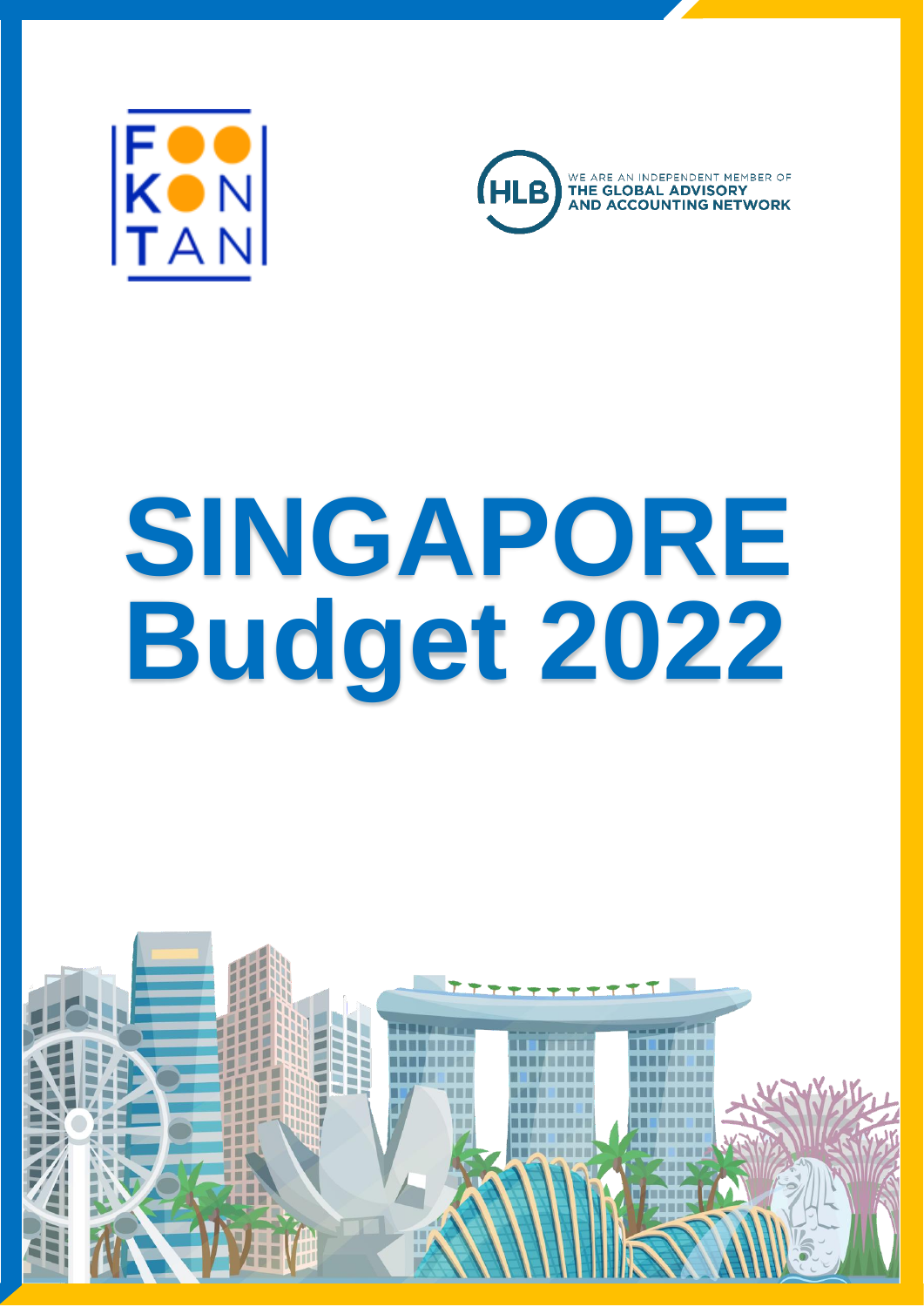# **A summary of the tax and other changes as announced on 18 February 2022**

# **Companies and Businesses**

## **1. Corporate income tax rate**

No changes were made to the corporate income tax rate which remains at 17% since Year of Assessment ("YA") 2010.

However, the corporate tax system will be updated in response to the global minimum effective tax rate under the Pillar 2 Global Anti-Base Erosion ("GlobBE") rules of the Base Erosion and Profit Shifting 2.0 project which will include a top-up tax called the Minimum Effective Tax Rate ("METR").

The METR will top up a multinational enterprise ("MNE") group's effective tax rate in Singapore to 15%. The METR will apply to MNE groups operating in Singapore that have annual revenues of at least €750 million, as reflected in the consolidated financial statements of the ultimate parent entity. The METR, if introduced eventually, will be aligned with the Pillar 2 GlobBE rules as far as possible.

IRAS will study the METR further and consult industry stakeholders on the design of the METR. MOF will continue to closely monitor international developments before making any decisions on the METR.

## **2. Corporate income tax rebate ("CIT rebate")**

There is no CIT rebate for YA 2022.

## **3. Extending and enhancing the Approved Royalties Incentive ("ARI")**

To continue encouraging companies to leverage new technologies and know-how to develop the capabilities of our local workforce and capture new growth opportunities, the ARI which was scheduled to lapse after 31 December 2023, will be extended till 31 December 2028.

The ARI will also be simplified to cover classes of royalty agreements based on an activity-setbased approach. EDB will provide further details of the changes by 30 June 2022.

# **4. Extending the Approved Foreign Loan ("AFL") scheme**

To continue encouraging companies to invest in productive equipment for the purpose of conducting substantive activities in Singapore, the AFL scheme which was scheduled to lapse after 31 December 2023, will be extended till 31 December 2028.

# **5. Extending the tax framework for facilitating corporate amalgamations under section 34C of the Income Tax Act ("ITA") to Licensed Insurer**

To ensure parity in treatment for all companies, including those that are in the insurance business, the tax framework for facilitating corporate amalgamations will be extended to cover amalgamation of Singapore-incorporated companies involving a scheme of transfer under section 117 of the Insurance Act 1966 ("IA"), where the court order for the confirmation of the scheme referred to under section 118 of the IA is made on or after 1 November 2021.

The extension of the framework is subject to conditions, which include the following: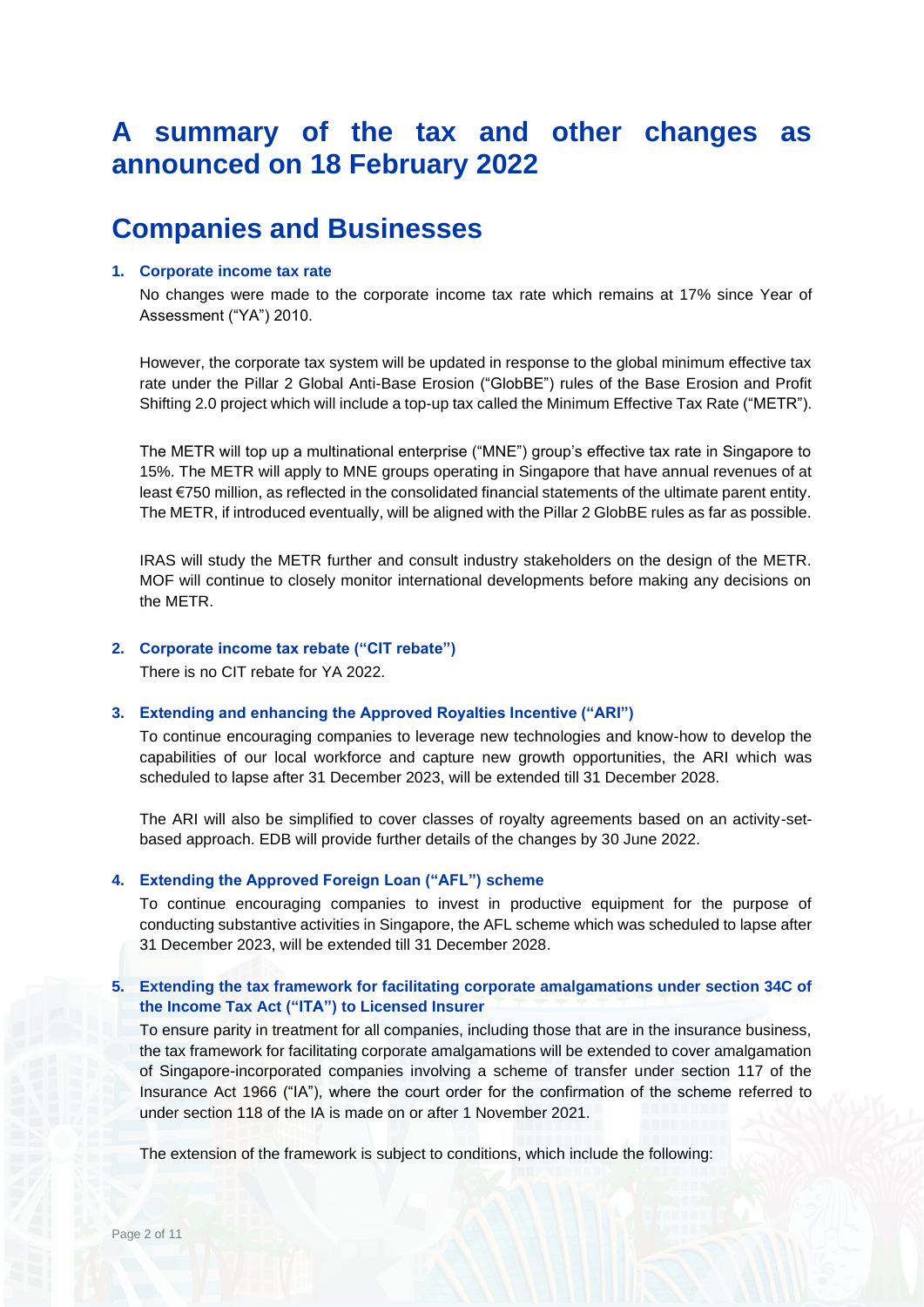- a) The amalgamated company takes over all property, rights, privileges, liabilities, and obligations, etc. of the amalgamating company on the date of amalgamation; and
- b) The amalgamating company becomes dormant (i.e. ceases to conduct any business or any other activities, and does not derive any income) on the date of amalgamation and remains so until it is dissolved or wound up; and
- c) The amalgamating company is dissolved or wound up before the filing due date of the income tax return for the Year of Assessment ("YA") related to the basis period in which the scheme of transfer was effected.

The tax treatments under the tax framework will apply with modifications where appropriate. IRAS will provide further details of the changes by 31 October 2022.

#### **6. Facilitating disclosure of company-related information for official duties**

To support data-driven policymaking, operations, and integrated service delivery, the following changes to the Income Tax Act ("ITA") and GST Act ("GSTA") will be made to facilitate the disclosure of information by IRAS for such purposes:

- a) Where taxpayers have provided consent for their information to be shared, IRAS can disclose such information to a public officer (or any other authorised person outside the public sector who is engaged by the Government or a statutory board) for the performance of his official duties.
- b) In addition, IRAS can disclose a prescribed list of identifiable information on companies to public sector agencies for the performance of official duties. This sharing of identifiable companyrelated information within the public sector will be conducted without the need for taxpayer's consent. Any such information shared will be made less granular by IRAS to preserve the taxpayer's confidentiality, while remaining useful to public sector agencies. For instance, the prescribed list will include the sales revenue band an identified company belongs to, but not the exact value of its sales revenue. In addition, such information will not be disclosed to any person outside the public sector even if the person is engaged by the Government or a statutory board.

# **7. Allowing the Integrated Investment Allowance ("IIA") scheme to lapse after 31 December 2022**

As part of the Government's regular review of tax incentives including their relevance, the IIA scheme will be allowed to lapse after 31 December 2022.

## **8. Extending and rationalising the withholding tax ("WHT") exemptions for the financial sector**

WHT exemption for the following payments are scheduled to lapse after 31 December 2022:

- a) Payments made under cross currency swap transactions by Singapore swap counterparties to issuers of Singapore dollar debt securities;
- b) Interest payments on margin deposits made under all derivatives contracts by approved exchanges, approved clearing houses, members of approved exchanges and members of approved clearing houses;
- c) Specified payments made under securities lending or repurchase agreements by specified institutions;
- d) Payments made under interest rate or currency swap transactions by MAS; and
- e) Payments made under interest rate or currency swap transactions by financial institutions.

To continue supporting the competitiveness of our financial sector, the WHT exemption for payments a) to d) will be extended till 31 December 2026. This will cover payments made under a contract or agreement that takes effect on or before 31 December 2026.

To rationalise the WHT exemption for the financial sector, the WHT exemption for payment e) will be allowed to lapse after 31 December 2022. Such payments can be covered under the existing WHT exemption for payments on over-the-counter financial derivatives.

MAS will provide any consequential details by 31 May 2022.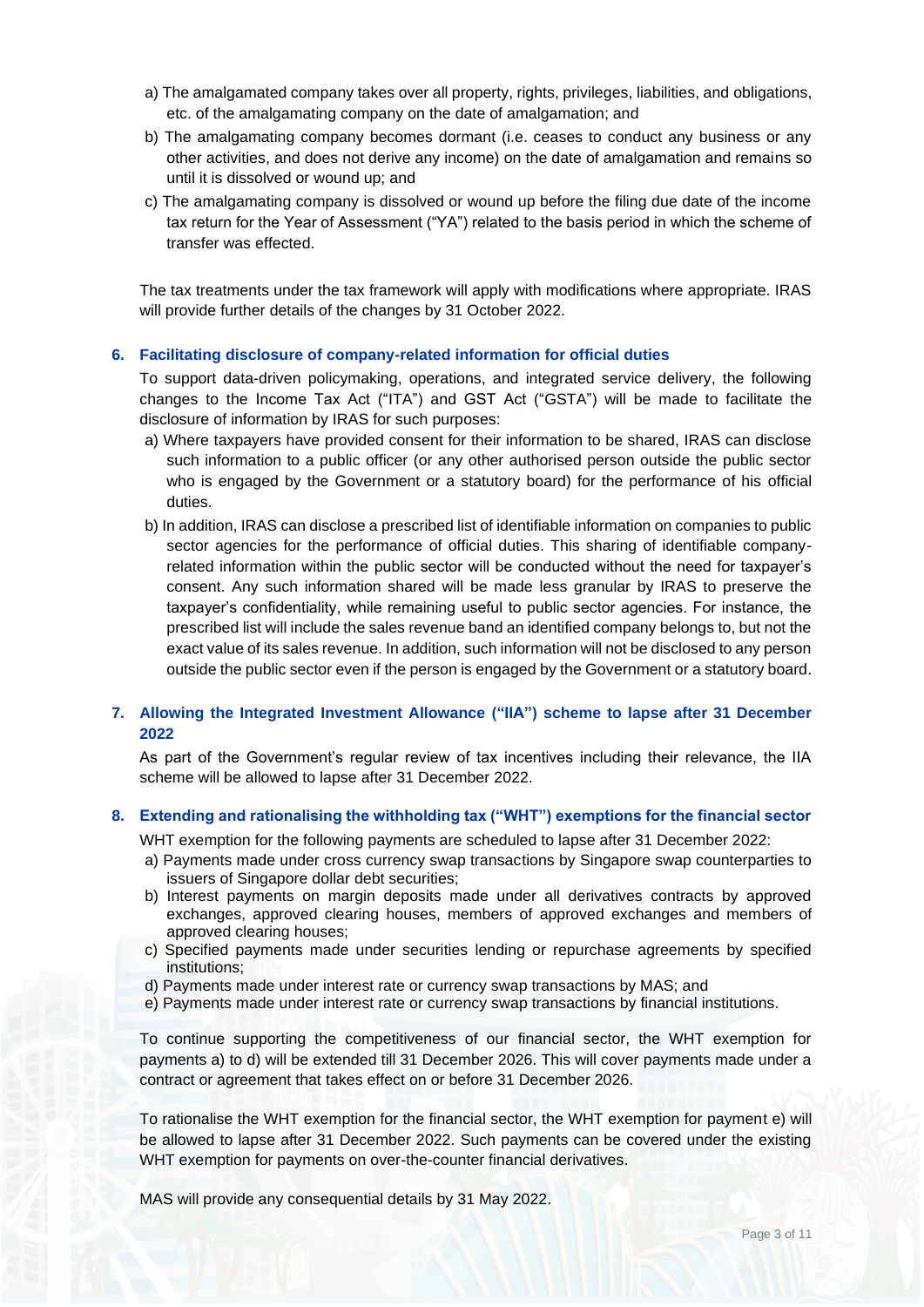# **9. Enhancing the Tax Incentive Scheme for Funds Managed by Singapore-based Fund Manager ("Qualifying Funds")**

To continue growing Singapore's asset management industry, the conditions imposed on the investments in physical Investment Precious Metals ("IPMs") under the Designated Investments ("DI") list will be refined as follows.

- a) The incidental condition will be removed, i.e. investments in physical IPMs need not be incidental to the trading of derivative IPMs; and
- b) The cap will be revised to 5% of the total investment portfolio for the taxpayer's incentive award under sections 13D/13O/13U of the ITA.

These refinements will be effective on and after 19 February 2022. MAS will provide further details of the changes by 31 May 2022.

#### **10. Extending and rationalising the tax incentives for Project and Infrastructure Finance**

The package of tax incentive schemes for Project and Infrastructure Finance includes:

- a) Exemption of qualifying income from qualifying project debt securities ("QPDS");
- b) Exemption of qualifying foreign-sourced income from qualifying offshore infrastructure projects/assets received by approved entities listed on the Singapore Exchange ("SGX"); and
- c) Concessionary tax rate of 10% on qualifying income derived by an approved Infrastructure Trustee-Manager/Fund Management Company from managing qualifying SGX-listed Business Trusts/Infrastructure funds in relation to qualifying infrastructure projects/assets ("ITMFM scheme").

The schemes are scheduled to lapse after 31 December 2022.

To continue supporting the development of Singapore as an infrastructure financing hub, the existing tax incentive schemes for Project and Infrastructure Finance under a) and b) will be extended till 31 December 2025.

As part of Government's regular review of tax incentives including their relevance, the ITMFM scheme in c) will be allowed to lapse after 31 December 2022. Existing ITMFM scheme recipients will continue to enjoy the tax benefits for the remaining tenure of their existing awards.

MAS will provide any consequential details by 31 May 2022.

# **11. Changing the basis of preparation of tax computations for insurers from financial statements ("FS") to MAS Statutory Returns**

With the adoption of the new Financial Reporting Standard ("FRS") 117 for the preparation of FS, the MAS Statutory Returns instead of FS will be used as the basis for preparing tax computations for insurers. Related consequential adjustments to existing tax treatments will also be introduced. This change is in view of the following:

- a) Insurers will not be able to prepare their tax computations using the FS prepared in accordance with FRS 117 as the FS will not provide sufficient information necessary to apply the existing tax rules such as those under section 26 of the ITA.
- b) Using MAS Statutory Returns as the basis for preparation of tax computations will allow the existing tax rules and tax incentives (if applicable) to continue to apply without adding substantial tax compliance burden on insurers.

This change will take effect from YA 2024 (or YA 2025 for insurers whose financial year end is not 31 December). IRAS will provide further details of the changes by 30 September 2022.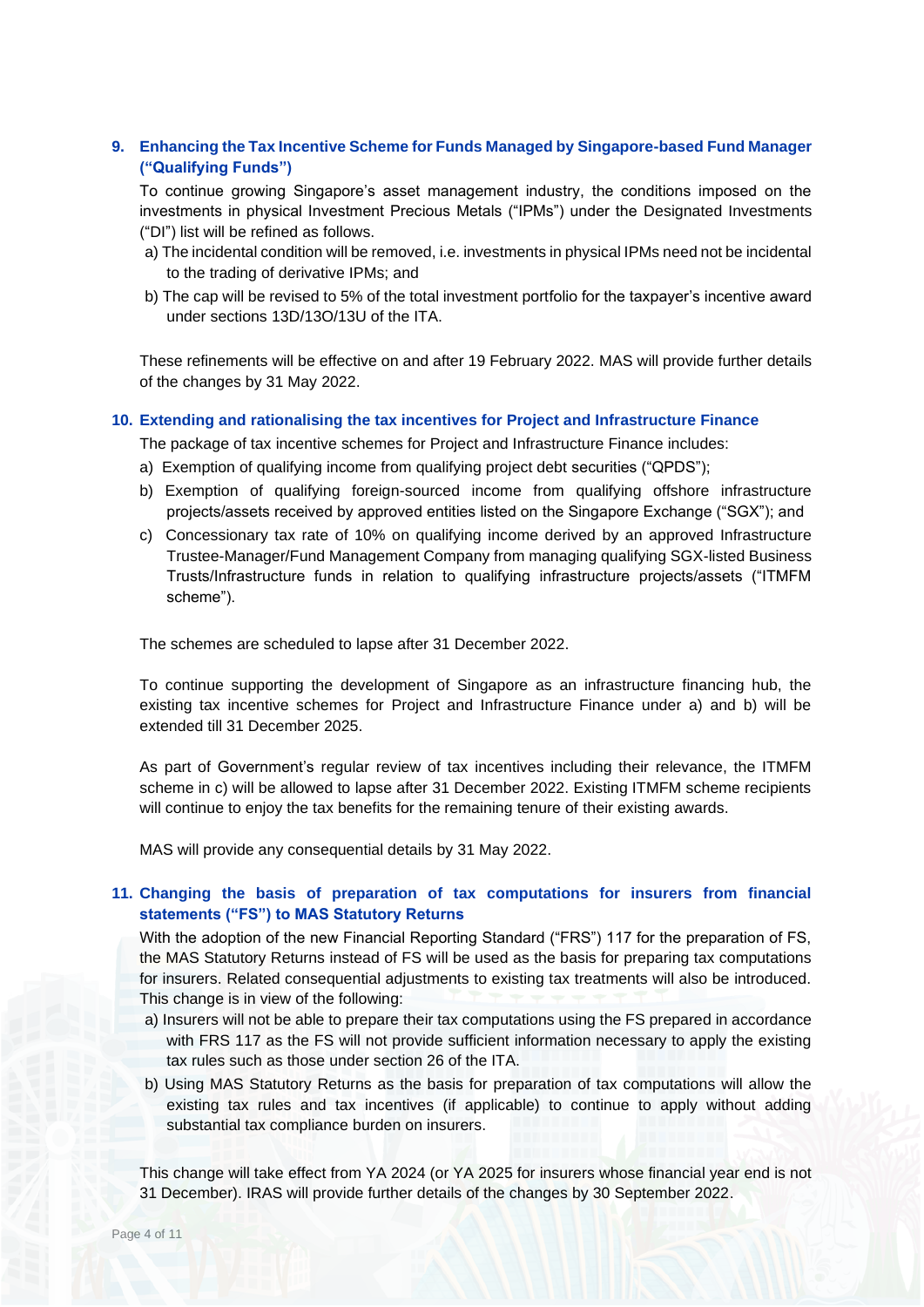# **12. Extending the broad-based withholding tax ("WHT") exemption for container lease payments made to non-tax-resident lessors under operating lease ("OL") agreements**

This exemption is scheduled to lapse after 31 December 2022. To continue supporting the local demand for containers, container lease payments made to non-tax-resident lessors under OL agreements entered into on or before 31 December 2027 will be exempted from WHT.

# **13. Extending the broad-based WHT exemption for ship and container lease payments under finance lease ("FL") agreements for Maritime Sector Incentive ("MSI") recipients**

This exemption is scheduled to lapse after 31 December 2023. To continue developing Singapore as an international maritime centre, ship and container lease payments made by specified MSI recipients to non-tax-resident lessors under FL agreements entered into on or before 31 December 2028 will be exempted from WHT.

# **14. Extending the Aircraft Leasing Scheme ("ALS")**

To continue encouraging the growth of the aircraft leasing sector in Singapore, the ALS which was scheduled to lapse after 31 December 2022, will be extended till 31 December 2027.

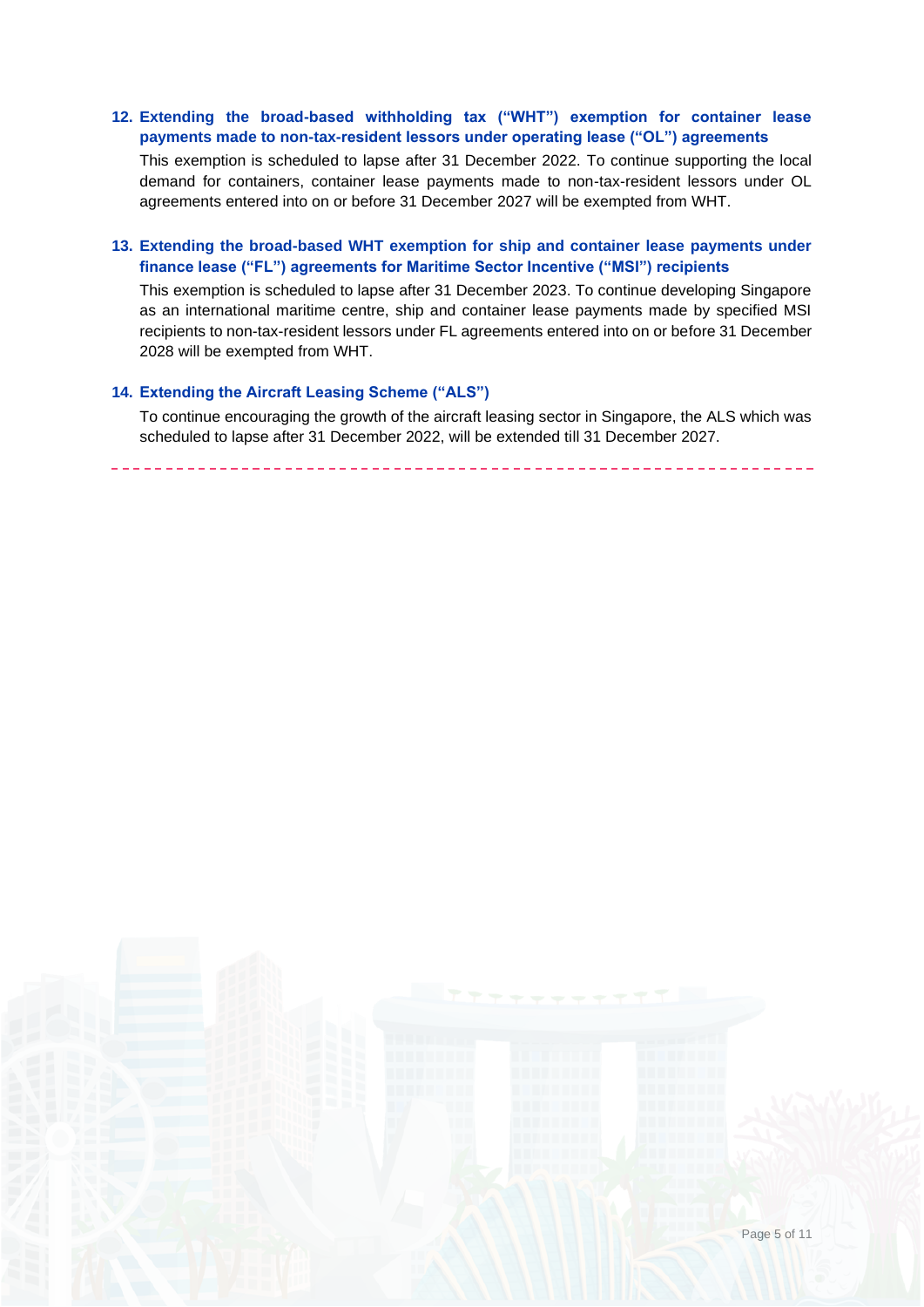# **Individuals**

# **15. Personal income tax rates**

With effect from Year of Assessment ("YA") 2024, the top marginal personal income tax rate for tax resident individual taxpayers will be increased as follows:

- i. The marginal tax rate will increase from 22% to 23% for annual income exceeding \$500,000 and up to \$1 million; and
- ii. The marginal tax rate will increase from 22% to 24% for annual income exceeding \$1 million.

The new personal income tax rate table will be as follows:

|                             | <b>Chargeable Income</b><br>$($)$ | Tax Rate (%)   | <b>Gross Tax Payable</b><br>\$) |
|-----------------------------|-----------------------------------|----------------|---------------------------------|
| On the first                | 20,000                            | $\mathbf 0$    | $\overline{0}$                  |
| On the next                 | 10,000                            | $\overline{2}$ | 200                             |
| On the first                | 30,000                            | 3.5            | 200                             |
| On the next                 | 10,000                            |                | 350                             |
| On the first                | 40,000                            | $\overline{7}$ | 550                             |
| On the next                 | 40,000                            |                | 2,800                           |
| On the first                | 80,000                            | 11.5           | 3,350                           |
| On the next                 | 40,000                            |                | 4,600                           |
| On the first                | 120,000                           | 15             | 7,950                           |
| On the next                 | 40,000                            |                | 6,000                           |
| On the first                | 160,000                           | 18             | 13,950                          |
| On the next                 | 40,000                            |                | 7,200                           |
| On the first                | 200,000                           | 19             | 21,150                          |
| On the next                 | 40,000                            |                | 7,600                           |
| On the first                | 240,000                           | 19.5           | 28,750                          |
| On the next                 | 40,000                            |                | 7,800                           |
| On the first                | 280,000                           | 20             | 36,550                          |
| On the next                 | 40,000                            |                | 8,000                           |
| On the first                | 320,000                           | 22             | 44,550                          |
| On the next                 | 180,000                           |                | 39,600                          |
| On the first                | 500,000                           | 23             | 84,150                          |
| On the next                 | 500,000                           |                | 115,000                         |
| On the first<br>On the next | 1,000,000<br>1,000,000            | 24             | 199,150                         |

The personal income tax rates for non-tax residents (except on employment income and certain income taxable at reduced withholding tax rates) will be increased from 22% to 24%.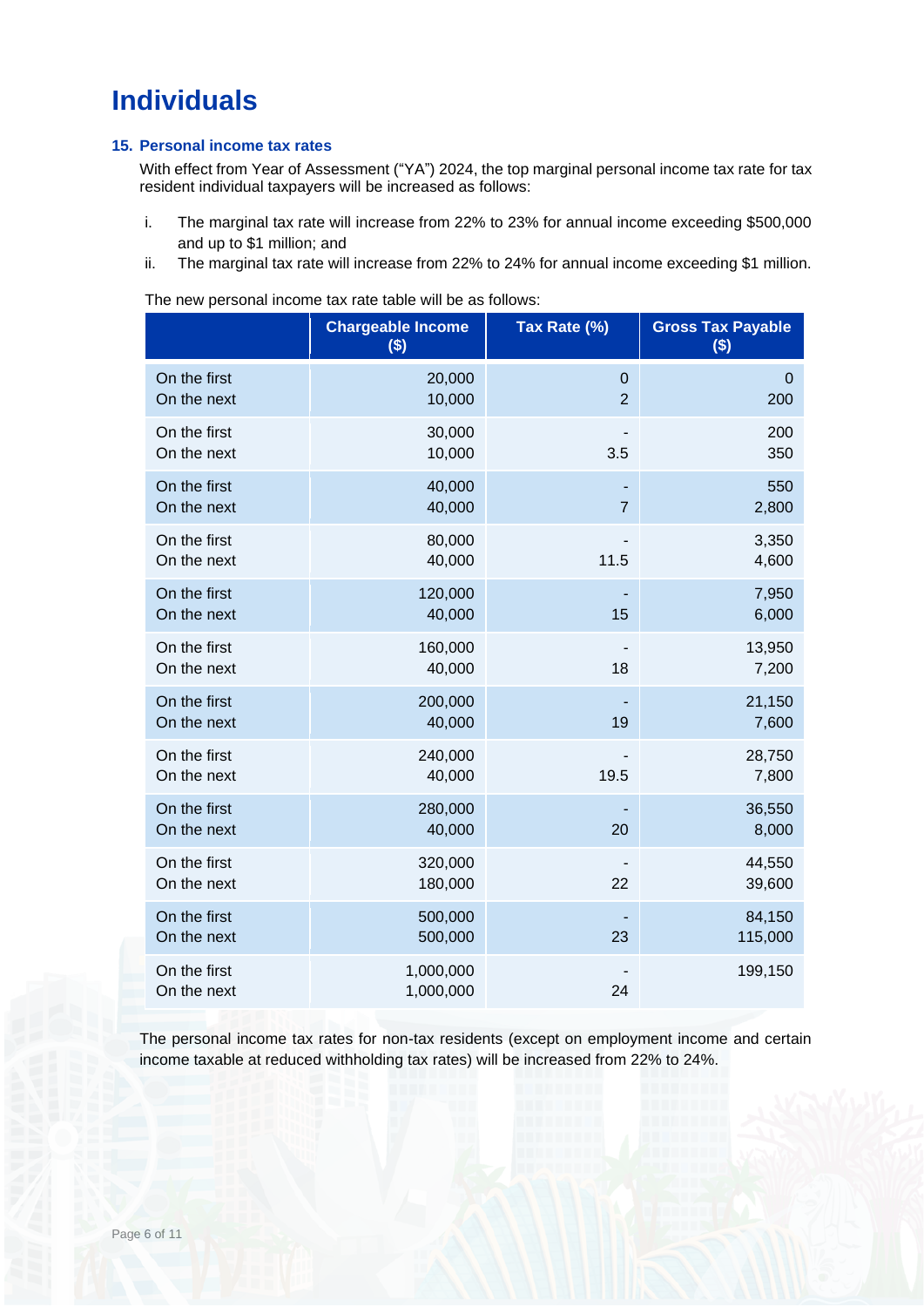# **16. Extending the withholding tax exemption for non-tax resident mediators ("NRMs")**

This exemption is scheduled to lapse after 31 March 2022. To build on the momentum of supporting Singapore's development as an international mediation hub, the existing withholding tax exemption on income derived by a NRM for mediation work carried out in Singapore will be extended to 31 March 2023.

From 1 April 2023, gross income derived by NRMs from mediation work carried out in Singapore will be subject to a concessionary withholding tax rate of 10%, subject to conditions. The concessionary withholding tax rate will apply until 31 December 2027. Alternatively, NRMs may elect to be taxed at 24% on the net income, from YA 2024 onwards.

## **17. Extending the withholding tax exemption for non-tax resident arbitrators ("NRAs")**

This exemption is scheduled to lapse after 31 March 2022. To build on the momentum of supporting Singapore's development as an international arbitration hub, the existing withholding tax exemption on income derived by a NRA for arbitration work carried out in Singapore will be extended to 31 March 2023.

From 1 April 2023, gross income derived by NRAs from arbitration work carried out in Singapore will be subject to a concessionary withholding tax rate of 10%, subject to conditions. The concessionary withholding tax rate will apply until 31 December 2027. Alternatively, NRAs may elect to be taxed at 24% on the net income, from YA 2024 onwards.

# **Goods and Services Tax ("GST")**

#### **18. GST rate**

In order to meet the increased recurrent spending needs of the Government, the GST rate will be increased in two steps:

- From 7% to 8% with effect from 1 January 2023; and
- From 8% to 9% with effect from 1 January 2024.

#### **19. Updating the GST treatment for travel arranging services**

To ensure that Singapore's GST system remains resilient in a growing digital economy, the basis for determining whether zero-rating applies to a supply of travel arranging services will be updated, to be based on the place where the customer (i.e. the contractual customer) and direct beneficiary of the service belong:

- a) If the customer of the service belongs in Singapore, the travel arranging service will be standard-rated; or
- b) If the customer of the service belongs outside Singapore and the direct beneficiary either belongs outside Singapore or is GST-registered in Singapore, the travel arranging service will be zero-rated.

The change will ensure that the GST rules accurately reflect the place of consumption of travel arranging services. It will also ensure parity in GST treatment between local and overseas suppliers on the supplies of travel changing services.

This change will take effect from 1 January 2023. IRAS will provide further details on the changes by 31 July 2022.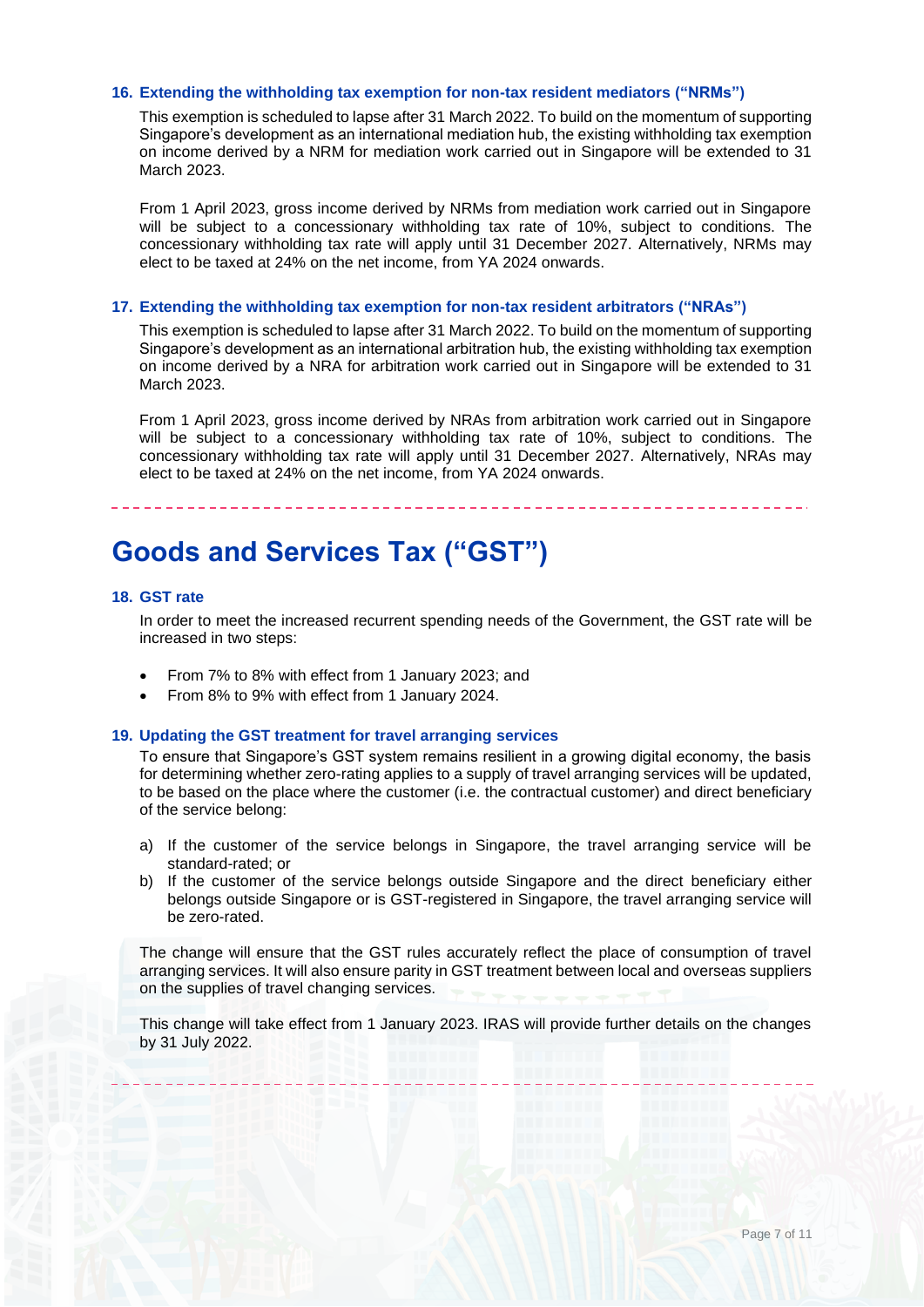# **Others**

# **20. Carbon tax**

The carbon tax rate will be raised progressively between 2024 to 2030 as follows:

| Year          | Rate (per tonne) |
|---------------|------------------|
| Current       | \$5              |
| $2024 - 2025$ | \$25             |
| $2026 - 2027$ | \$45             |
| By 2030       | $$50 - $80$      |

Carbon tax-liable businesses will be allowed to use carbon credits to offset up to 5% of taxable emissions from 2024.

A transition framework will be implemented to help emissions-intensive, trade-exposed sectors manage near-term impact on business competitiveness.

More details on support for households to be announced next year e.g. additional U-Save rebates.

# **21. CPF contribution rates for Singaporean and Singaporean Permanent Resident ("SPR") workers aged 55 to 70**

The next increase in CPF contribution rates for Singaporean and SPR workers aged above 55 to 70 will take place on 1 January 2023 as shown in the table below. This increase will be fully allocated to the Special Account to help senior workers save more for retirement.

To mitigate the rise in business costs due to the increase of CPF contribution rates in 2023, a similar one-year CPF Transition Offset equivalent to half of the increase in employer CPF rates will be automatically provided for which employers need not apply.

| Age band     | <b>CPF contribution</b><br>rate (Total) | <b>CPF contribution</b><br>rate (Employer) | <b>CPF contribution</b><br>rate (Employee) | <b>CPF Transition</b><br><b>Offset</b> |
|--------------|-----------------------------------------|--------------------------------------------|--------------------------------------------|----------------------------------------|
| $> 55$ to 60 | $29.5\%$ (+ 1.5%)                       | $14.5\% (+ 0.5\%)$                         | $15\%$ (+ 1%)                              | 0.25%                                  |
| $>60$ to 65  | $20.5\%$ (+ 2%)                         | $11\% (+ 1\%)$                             | $9.5\%$ (+ 1%)                             | 0.5%                                   |
| $>65$ to 70  | $15.5\%$ (+ 1.5%)                       | $8.5\%$ (+ 0.5%)                           | $7\%$ (+ 1%)                               | 0.25%                                  |

# **22. Adjusting the minimum qualifying salary for Employment Pass ("EP") and S Pass holders**

To ensure that EP holders are comparable in quality to the top one-third of local Professional, Managers, Executives, and Technicians ("PMET") workforce, the EP minimum qualifying salary will be raised from \$4,500 to \$5,000, and from \$5,000 to \$5,500 for the Finance Services sector. These changes will apply to new EP applications from 1 September 2022, and to renewal from 1 September 2023.

Similarly, to ensure that S Pass holders are comparable in quality to the top one-third of local Associate Professional and Technicians ("APT") workforce, the S Pass minimum qualifying salary will be raised in phases, with an increase from \$2,500 to \$3,000 on 1 September 2022 as the first step for new applications, and subsequently on 1 September 2023 and 1 September 2025. A higher S Pass qualifying salary for the Financial Services sector of \$3,500 will also be introduced on 1 September 2022 for new applications.

These changes will apply to renewal applications one year later (e.g. the increase from new applications from 1 September 2022 will only affect renewals from 1 September 2023 onwards).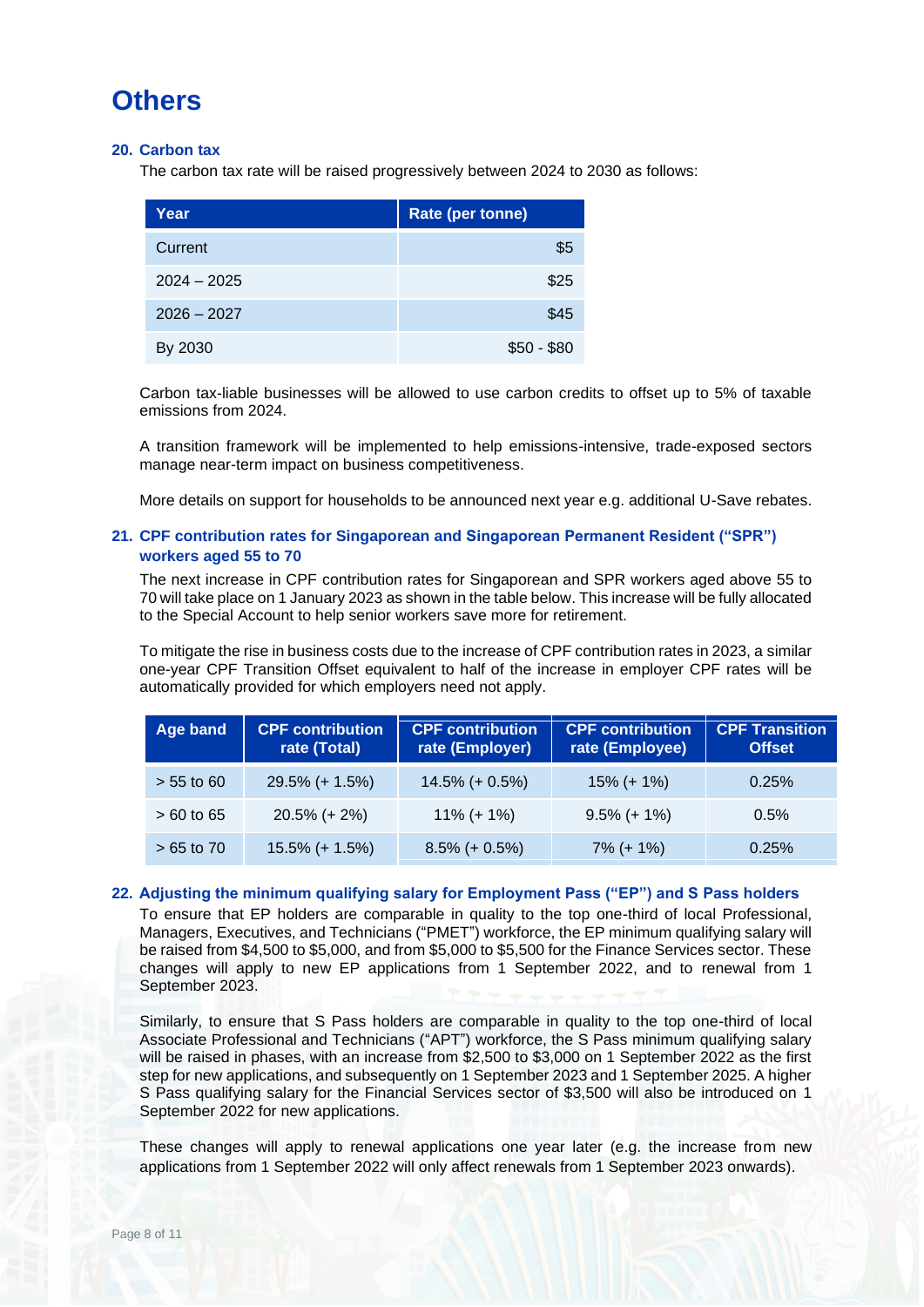## **23. Foreign worker levy ("FWL") and Dependency Ratio Ceilings**

The Tier 1 S Pass FWL rates will be progressively raised from \$330 to:

- \$450 from 1 September 2022
- \$550 from 1 September 2023
- \$650 from 1 September 2025

There will be no changes for Tier 2 FWL rates

There will also be other adjustments to FWL rates and Dependency Ratio Ceilings for the Construction and Process sector work permit holders.

#### **24. Enhancing the progressivity of property tax for owner-occupied residential properties**

The progressive property tax rates for owner-occupied residential properties will be revised for the portion of annual value in excess of \$30,000.

|                     | <b>Property Tax Rate for Owner-occupied</b><br><b>Residential Properties</b> |                                 |
|---------------------|------------------------------------------------------------------------------|---------------------------------|
| <b>Annual Value</b> | <b>Effective 1 January</b><br>2023                                           | <b>Effective 1 January 2024</b> |
| First \$8,000       | $0\%$                                                                        | 0%                              |
| Next \$22,000       | 4%                                                                           | 4%                              |
| Next \$10,000       | 5%                                                                           | 6%                              |
| Next \$15,000       | 7%                                                                           | 10%                             |
| Next \$15,000       | 10%                                                                          | 14%                             |
| Next \$15,000       | 14%                                                                          | 20%                             |
| Next \$15,000       | 18%                                                                          | 26%                             |
| Above \$100,000     | 23%                                                                          | 32%                             |

This change will be phased in over two years as shown below.

The final property tax rates of up to 32% will take effect for property tax payable from 1 January 2024.

# **25. Enhancing the progressivity of property tax for non-owner-occupied (such as vacant, or let-out) residential properties**

The progressive property tax rates for non-owner-occupied residential properties will be revised.

This change will be phased in over two years as shown below.

|                     | <b>Property Tax Rate for Non-owner-occupied</b><br><b>Residential Properties</b> |                                 |
|---------------------|----------------------------------------------------------------------------------|---------------------------------|
| <b>Annual Value</b> | <b>Effective 1 January</b><br>2023                                               | <b>Effective 1 January 2024</b> |
| First \$30,000      | 11%                                                                              | 12%                             |
| Next \$15,000       | 16%                                                                              | 20%                             |
| Next \$15,000       | 21%                                                                              | <b>28%</b>                      |
| Above \$60,000      | <b>27%</b>                                                                       | 36%                             |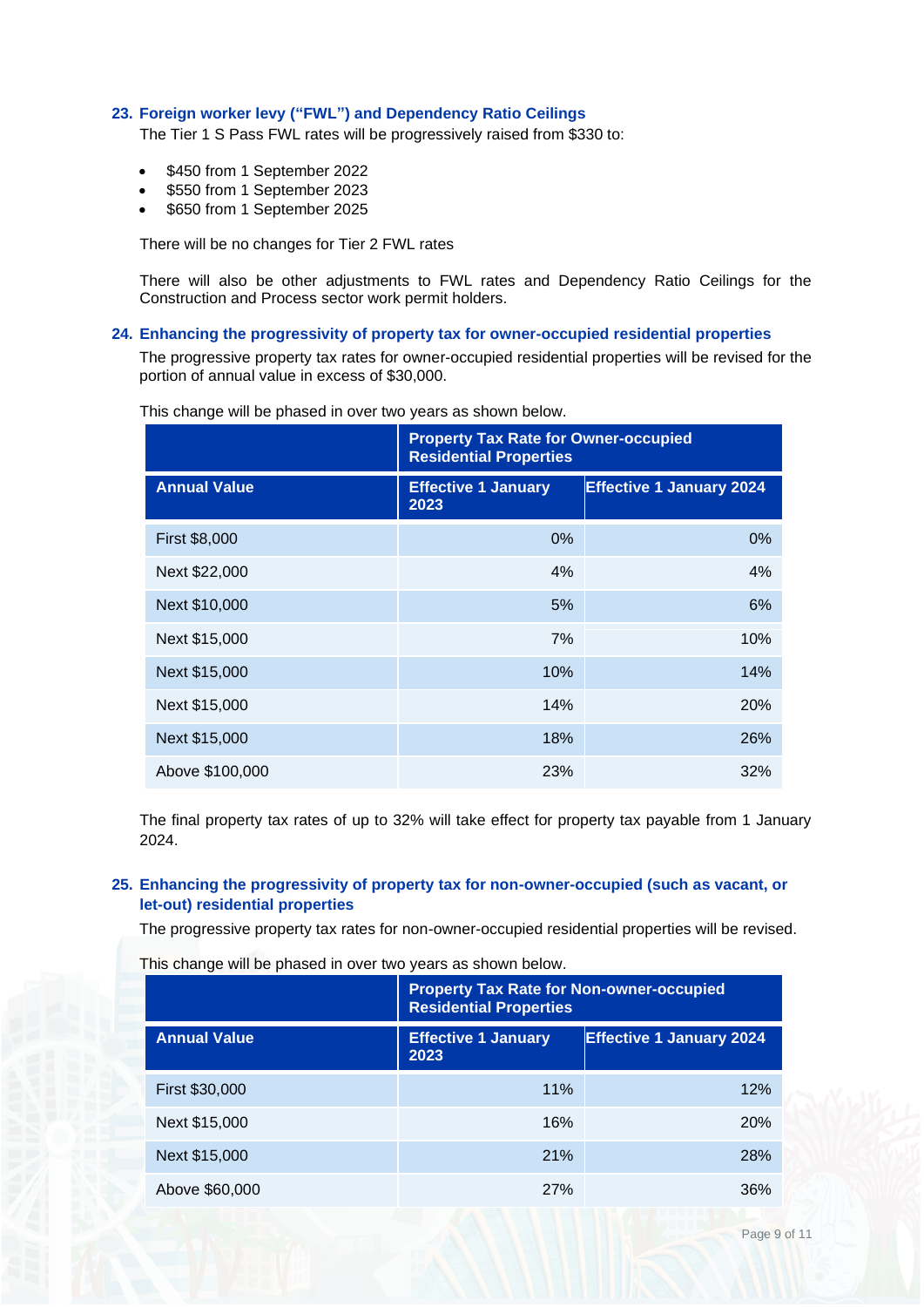The final property tax rates of up to 36% will take effect from property tax payable from 1 January 2024.

# **26. New Additional Registration Fee ("ARF") tier for cars**

To improve progressivity in the vehicle tax system, the portion of Open Market Value ("OMV") in excess of \$80,000 will be taxed at 220%.

| <b>Open Market Value ("OMV")</b> | <b>ARF</b> rate |
|----------------------------------|-----------------|
| First \$20,000                   | 100% of OMV     |
| Next \$30,000                    | 140% of OMV     |
| Next \$30,000                    | 180% of OMV     |
| In excess of \$80,000            | 220% of OMV     |

The new rates will apply to all cars, including imported used cars, and goods-cum-passenger vehicles registered with Certificates of Entitlement ("COEs") obtained from the second COE bidding exercise in February 2022 onwards.

For cars that do not need to bid for COEs (e.g. taxis, classic cars), the new rates will apply from 19 February 2022.

Further details will be announced by the Land Transport Authority ("LTA").